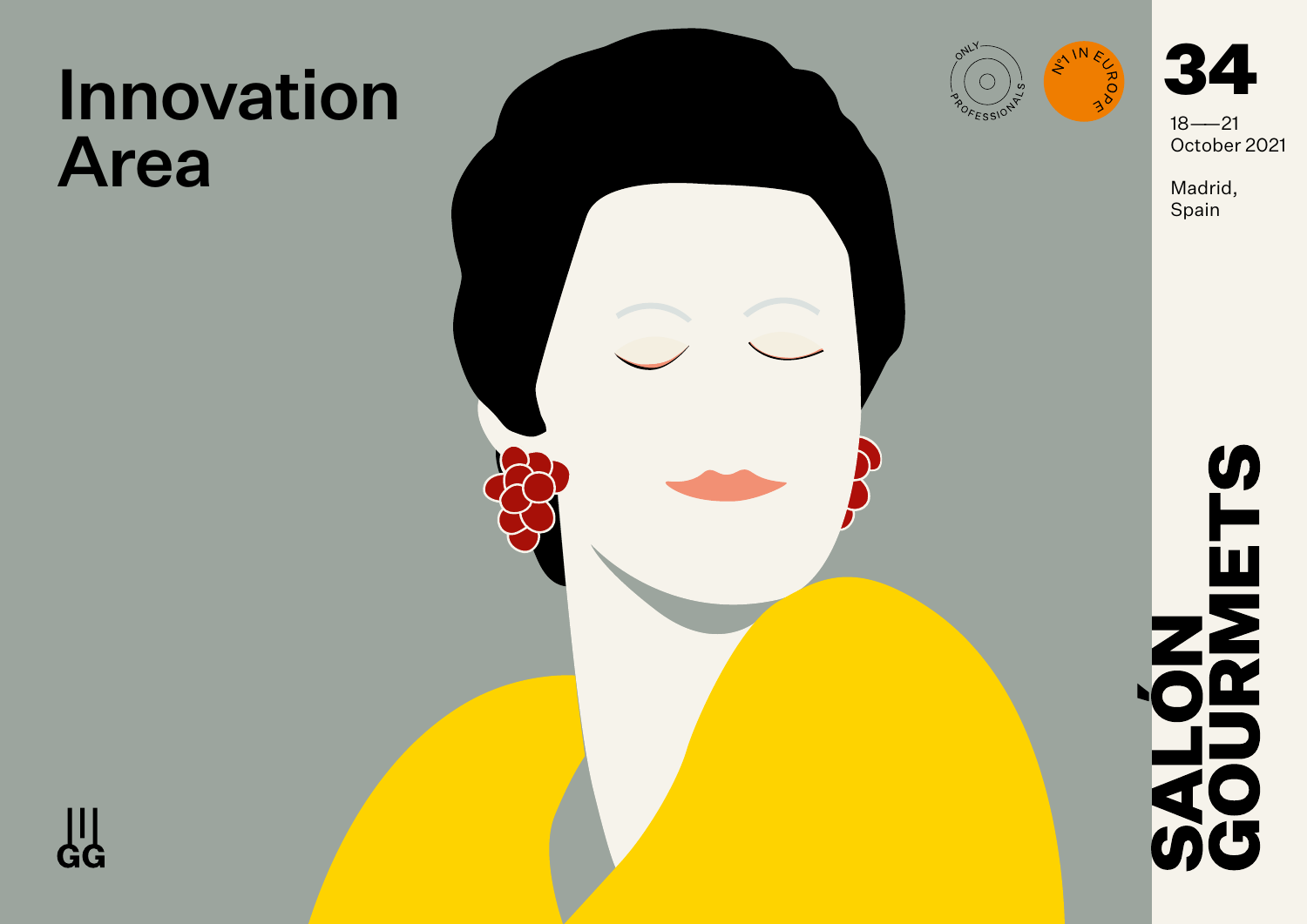### [Innovation Area](https://www.gourmets.net/salon-gourmets/2020/catalogo-expositores/grupo-gourmets/innovation-area)

A new product is considered as such when its market launch or any type of proven innovation can be certified, in the period between April 2019 and October 2021.



### **When and where to deliver them:**

Samples for each product must be delivered, after adding them **as such in the catalogue and registering them for the Innovation Area,** between **September 20 to 24, 2021 from Monday to Thursday between 10:00 am to 6:00 pm and Friday from 10:00 am to 2:00 pm**; to the following address:

- Grupo Gourmets Att.: Innovation Area
- C/ Aniceto Marinas 92 28008 Madrid Spain.

The parcel containing the new products should reflect the following data on a label:

- Brand and name of the exhibiting company.
- Commercial name of the product.
- Stand number.

Exhibitors can collect their products in the Innovation Area on **Thursday October 21, 2021**, **strictly between 5:00 pm to 6:00 pm.** 

The products not collected within such period, may not be claimed and the Organization is exempt of any responsibility.

The Innovation Area offered by Salon Gourmets to its exhibitors, exclusively and free of charge, is a space reserved for the promotion and launch of innovations. A showcase, with high media-impact and a focus for professional visitors.

Note: Non-binding image